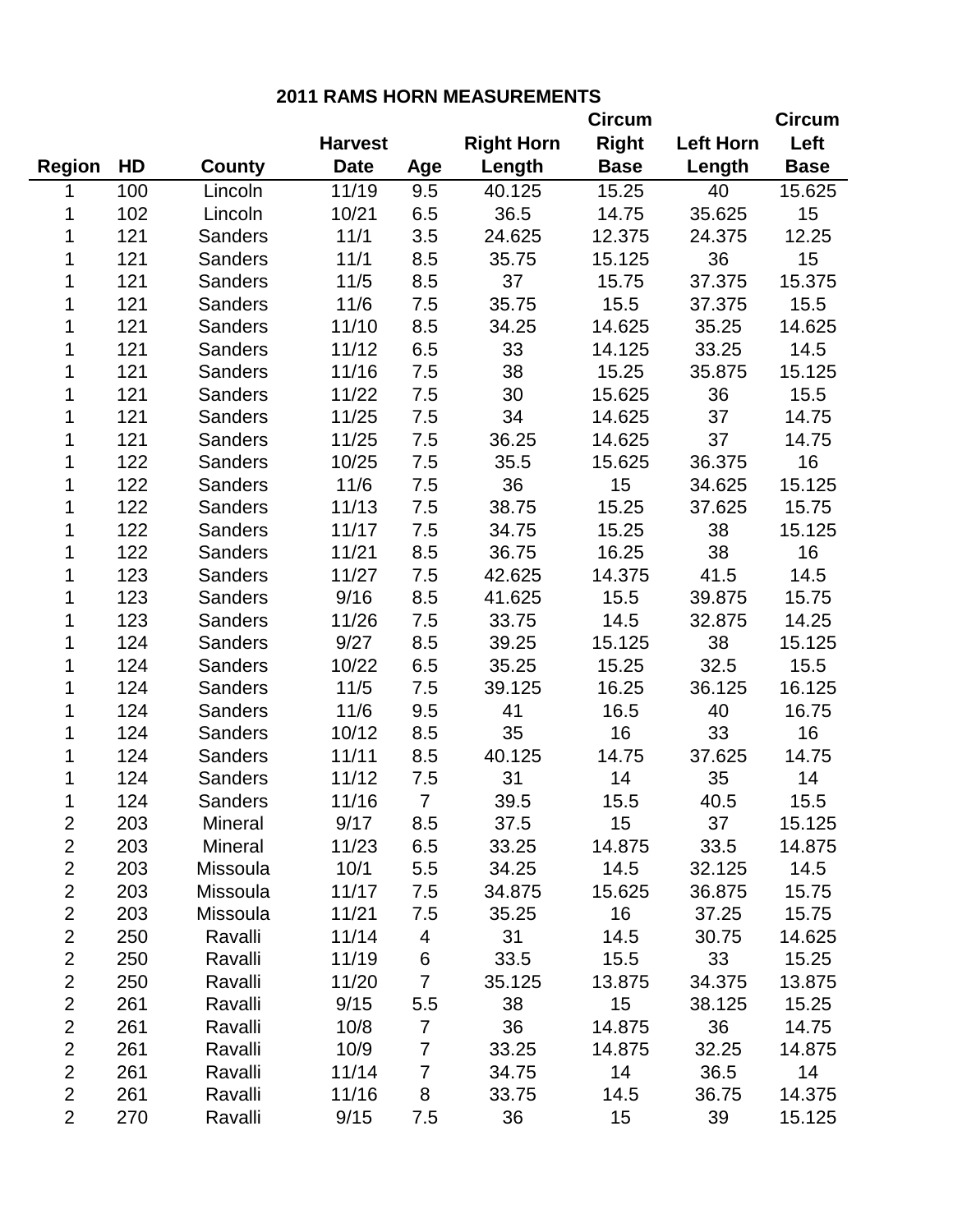| $\overline{2}$            | 270 | Ravalli                | 9/17  | 7.5            | 38.375 | 15.375 | 38.625 | 15     |
|---------------------------|-----|------------------------|-------|----------------|--------|--------|--------|--------|
| $\ensuremath{\mathsf{3}}$ | 300 | Gallatin               | 9/1   | 5.5            | 30.875 | 14.625 | 30.875 | 14     |
| $\mathfrak{S}$            | 300 | Gallatin               | 9/1   | 5.5            | 32     | 14.25  | 28.75  | 14.25  |
| 3                         | 300 | Park                   | 9/3   | 4.5            | 28.75  | 15.125 | 28.25  | 14.875 |
| 3                         | 301 | Gallatin               | 9/18  | 9              | 34     | 15.625 | 35.75  | 15.625 |
| $\mathfrak{S}$            | 301 | Gallatin               | 10/1  | 6.5            | 33.5   | 15.5   | 33.75  | 15.625 |
| $\ensuremath{\mathsf{3}}$ | 301 | Gallatin               | 11/12 | 8.5            | 34.75  | 15     | 34.75  | 15     |
| $\ensuremath{\mathsf{3}}$ | 301 | Gallatin               | 11/17 | $\overline{7}$ | 34.25  | 15.5   | 32.875 | 15.5   |
| $\ensuremath{\mathsf{3}}$ | 301 | Gallatin               | 11/21 | 7.5            | 35.125 | 16.375 | 34.5   | 16     |
| $\ensuremath{\mathsf{3}}$ | 302 | Madison                | 10/1  | 9              | 34     | 15.75  | 33.5   | 15.25  |
| 3                         | 303 | Park                   | 10/13 | 4              | 27     | 14     | 27.75  | 14     |
| 3                         | 315 | <b>Beaverhead</b>      | 11/10 | $\overline{7}$ | 30.625 | 14.125 | 30     | 14.125 |
| 3                         | 315 | <b>Beaverhead</b>      | 11/22 | 9              | 33.25  | 15.5   | 34.25  | 15.25  |
| 4                         | 421 | Teton                  | 10/31 | 7.5            | 37     | 14.5   | 37.5   | 14.5   |
| 4                         | 421 | Teton                  | 11/20 | 7.5            | 36.125 | 15.875 | 37.25  | 15.5   |
| 4                         | 422 | <b>Lewis And Clark</b> | 10/23 | 7.5            | 34.75  | 14.625 | 34.625 | 15.25  |
| 4                         | 422 | <b>Lewis And Clark</b> | 10/31 | 6.5            | 32.875 | 14.75  | 32.25  | 15.375 |
| 4                         | 422 | <b>Lewis And Clark</b> | 11/7  | 5.5            | 37.875 | 16     | 36.375 | 15.875 |
| 4                         | 422 | Teton                  | 11/17 | 6.5            | 36.5   | 15     | 38.75  | 15.125 |
| 4                         | 423 | <b>Lewis And Clark</b> | 11/16 | 6.5            | 37.625 | 14.125 | 37.125 | 14.25  |
| 4                         | 423 | <b>Lewis And Clark</b> | 11/19 | 7.5            | 36.125 | 15     | 33.625 | 15.25  |
| 4                         | 423 | Teton                  | 11/21 | 6.5            | 36.5   | 16     | 34.75  | 15.5   |
| 4                         | 424 | <b>Lewis And Clark</b> | 11/10 | 9.5            | 37.5   | 15.5   | 37.5   | 15     |
| 4                         | 424 | <b>Lewis And Clark</b> | 11/16 | 5.5            | 30.875 | 16     | 26.75  | 16.125 |
| 4                         | 424 | <b>Lewis And Clark</b> | 11/19 | 6.5            | 34.5   | 14.25  | 31.75  | 14.375 |
| 4                         | 424 | <b>Lewis And Clark</b> | 11/21 | 8.5            | 38.25  | 15     | 39.5   | 15     |
| 4                         | 441 | Teton                  | 10/14 | 9              | 38     | 15.875 | 36.5   | 16     |
| 4                         | 441 | Teton                  | 10/28 | 7.5            | 34.5   | 15.5   | 34     | 16     |
| 4                         | 441 | Teton                  | 11/16 | $\overline{7}$ | 31.25  | 15     | 30.25  | 15     |
| 4                         | 455 | <b>Lewis And Clark</b> | 11/21 | 7.5            | 35     | 16.25  | 37.25  | 16     |
| 4                         | 482 | Fergus                 | 9/5   | 5              | 32.5   | 16     | 31.25  | 16     |
| 4                         | 482 | Fergus                 | 9/15  | 5              | 40     | 15.25  | 37     | 15.125 |
| 4                         | 482 | Fergus                 | 9/17  | 6              | 40     | 17.25  | 42     | 17.25  |
| 4                         | 482 | Fergus                 | 9/17  | $\overline{7}$ | 36.75  | 16.375 | 38     | 16.5   |
| 4                         | 482 | Fergus                 | 9/17  | 7.5            | 41.75  | 16.375 | 41     | 16.375 |
| 4                         | 482 | Fergus                 | 9/22  | 7.5            | 46.25  | 16.5   | 46.25  | 16.75  |
| 4                         | 482 | Fergus                 | 10/3  | 7.5            | 43.875 | 17     | 41     | 16.625 |
| 4                         | 482 | Fergus                 | 10/15 | 5.5            | 36.5   | 16.25  | 32.75  | 17     |
| 4                         | 482 | Fergus                 | 10/16 | 9.5            | 38.25  | 15.25  | 37     | 15.25  |
| 4                         | 482 | Fergus                 | 10/22 | 7.5            | 36.375 | 14.625 | 38.75  | 14.625 |
| 4                         | 482 | Fergus                 | 11/1  | 5.5            | 33.75  | 17     | 33.875 | 17     |
| 4                         | 482 | Fergus                 | 11/1  | 6              | 39.25  | 16     | 41.75  | 16.5   |
| 4                         | 482 | Fergus                 | 11/7  | 7.5            | 34     | 15.625 | 34.75  | 15.75  |
| 4                         | 482 | Fergus                 | 11/11 | 6.5            | 37     | 15.375 | 34.5   | 15.125 |
| 4                         | 482 | Fergus                 | 11/20 | 8.5            | 37.875 | 16     | 38.25  | 15.625 |
| 5                         | 500 | <b>Stillwater</b>      | 11/24 | 6              | 28.625 | 14     | 28.75  | 13.75  |
| 5                         | 501 | <b>Stillwater</b>      | 11/26 | $\overline{7}$ | 33     | 13.25  | 33.5   | 14     |